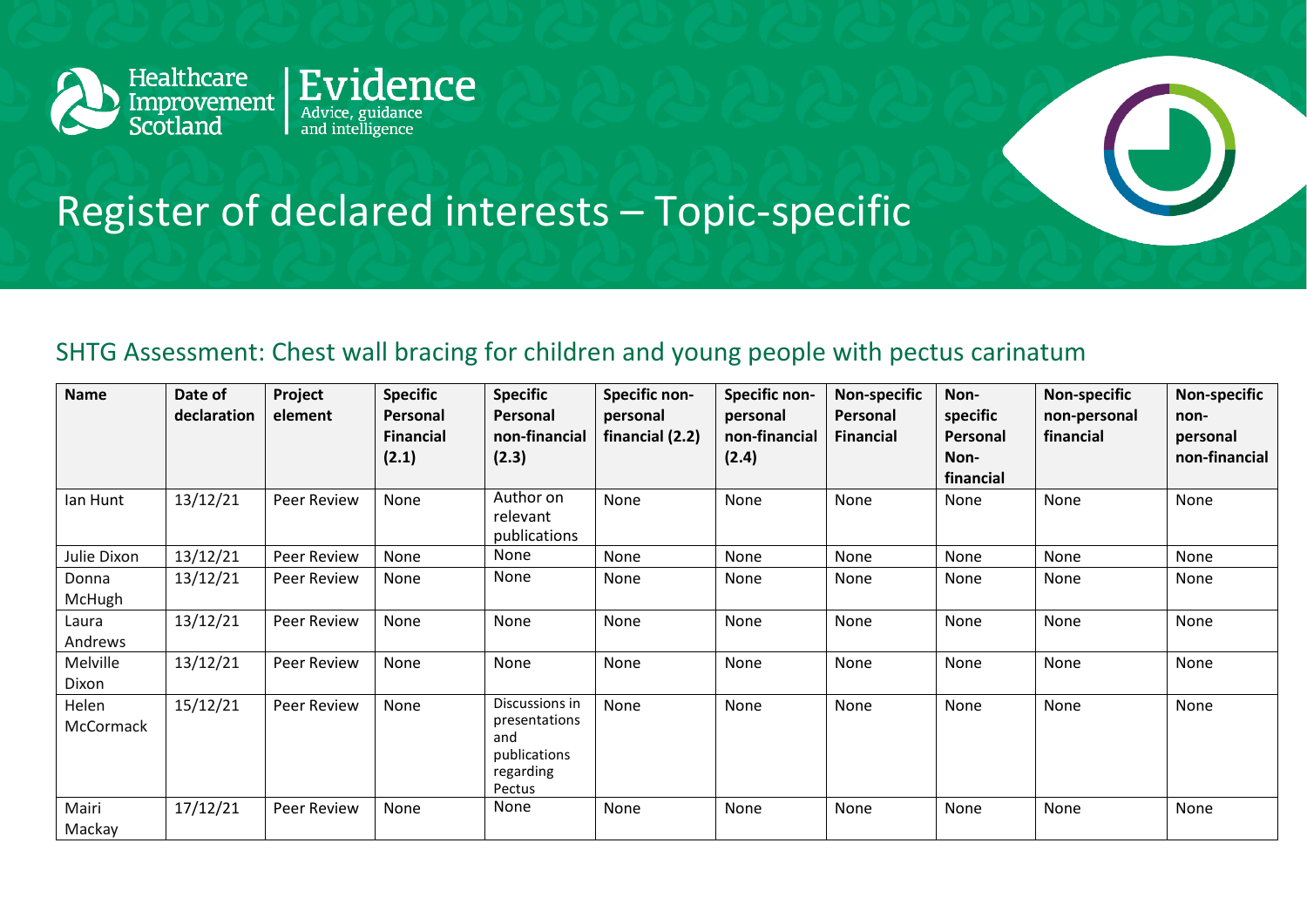| <b>Name</b> | Date of<br>declaration | Project<br>element | <b>Specific</b><br><b>Personal</b><br>Financial | <b>Specific</b><br>Personal<br>non- | <b>Specific non-</b><br>personal<br>financial | Specific non-<br>personal<br>non- | <b>Non-specific</b><br>Personal<br><b>Financial</b> | <b>Non-specific</b><br>Personal<br>Non- | <b>Non-specific</b><br>non-<br>personal | <b>Non-specific</b><br>non-<br>personal |
|-------------|------------------------|--------------------|-------------------------------------------------|-------------------------------------|-----------------------------------------------|-----------------------------------|-----------------------------------------------------|-----------------------------------------|-----------------------------------------|-----------------------------------------|
|             |                        |                    |                                                 | financial                           |                                               | financial                         |                                                     | financial                               | financial                               | non-                                    |
|             |                        |                    |                                                 |                                     |                                               |                                   |                                                     |                                         |                                         | financial                               |

| Eddie<br>Docherty | 21/12/21 | Peer Review | None | None        | None | None | None | None | NHS - Exec<br>Director (wife)<br>Erskine - Non<br>Exec (wife)                                                                                                                                                                                                                                                                                                       | None |
|-------------------|----------|-------------|------|-------------|------|------|------|------|---------------------------------------------------------------------------------------------------------------------------------------------------------------------------------------------------------------------------------------------------------------------------------------------------------------------------------------------------------------------|------|
| Joseph<br>Carter  | 22/12/21 | Peer Review | None | <b>None</b> | None | None | None | None | Verona Pharma<br>£10,000 towards<br>Taskforce<br><b>Boehringer</b><br>Ingelheim<br>£25,000 towards<br>Taskforce<br>Chiesi<br>£45,000 towards<br>Taskforce<br>Janssen<br>£25,000 towards<br>Taskforce<br><b>Novartus</b><br>£45,000 towards<br>Taskforce<br><b>Boehringer</b><br>Ingelheim<br>£1,000 towards<br>study days<br>Chiesi<br>£1,000 towards<br>study days | None |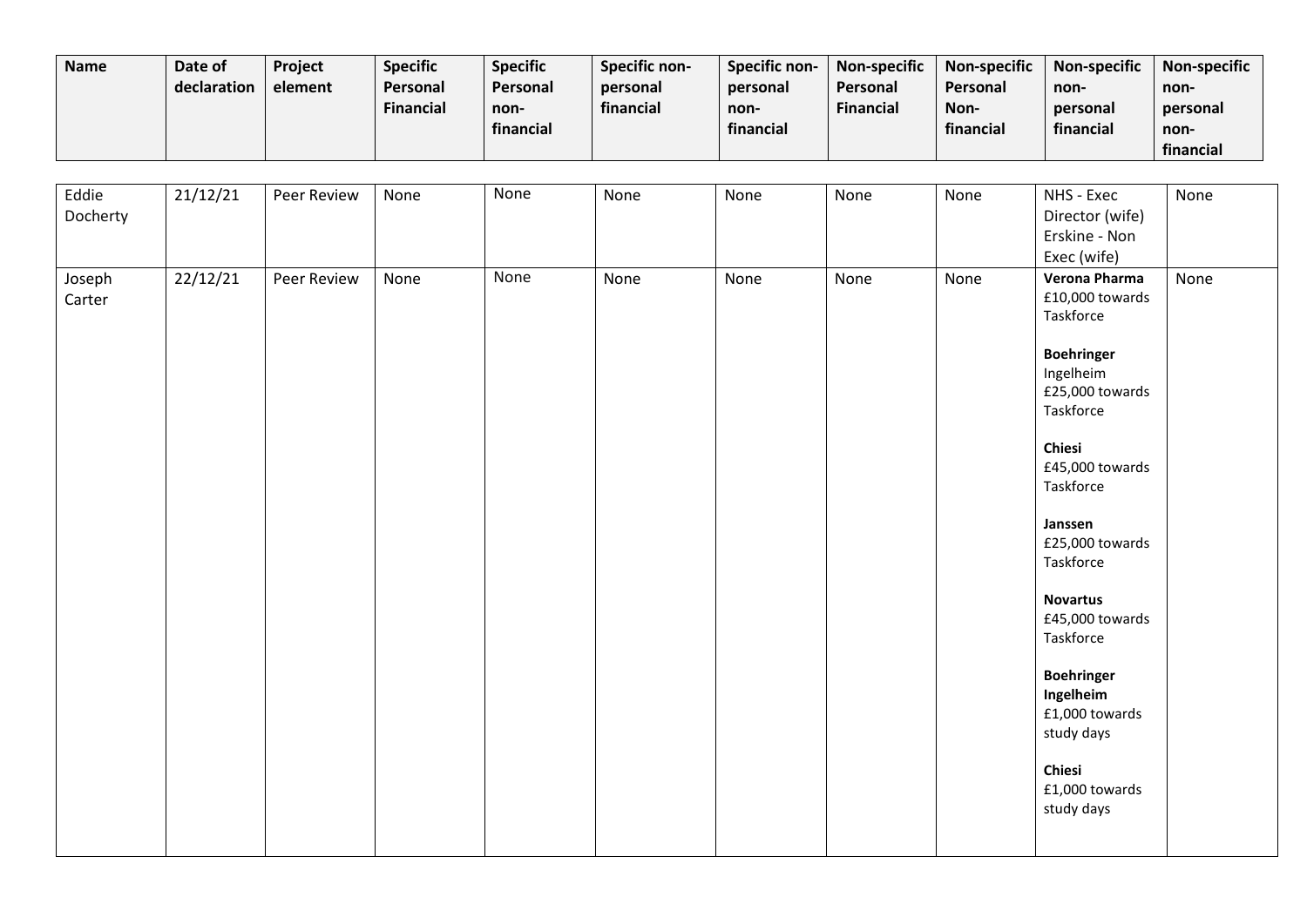| <b>Name</b> | Date of     | <b>Project</b> | <b>Specific</b>  | <b>Specific</b> | <b>Specific non-</b> | <b>Specific non-</b> | <b>Non-specific</b> | <b>Non-specific</b> | <b>Non-specific</b> | <b>Non-specific</b> |
|-------------|-------------|----------------|------------------|-----------------|----------------------|----------------------|---------------------|---------------------|---------------------|---------------------|
|             | declaration | element        | <b>Personal</b>  | <b>Personal</b> | personal             | personal             | Personal            | Personal            | non-                | non-                |
|             |             |                | <b>Financial</b> | non-            | financial            | non-                 | <b>Financial</b>    | Non-                | personal            | personal            |
|             |             |                |                  | financial       |                      | financial            |                     | financial           | financial           | non-                |
|             |             |                |                  |                 |                      |                      |                     |                     |                     | financial           |

|  |  |  |  | Circassia        |  |
|--|--|--|--|------------------|--|
|  |  |  |  | £1,000 towards   |  |
|  |  |  |  | study days       |  |
|  |  |  |  |                  |  |
|  |  |  |  | <b>GSK</b>       |  |
|  |  |  |  | £500 towards     |  |
|  |  |  |  | study days       |  |
|  |  |  |  |                  |  |
|  |  |  |  | <b>Teva</b>      |  |
|  |  |  |  | £1,500 towards   |  |
|  |  |  |  | study days       |  |
|  |  |  |  |                  |  |
|  |  |  |  | <b>GSK</b>       |  |
|  |  |  |  | £2,500 towards   |  |
|  |  |  |  | parliamentary    |  |
|  |  |  |  | event            |  |
|  |  |  |  |                  |  |
|  |  |  |  | <b>GSK</b>       |  |
|  |  |  |  | £45,000 towards  |  |
|  |  |  |  | Taskforce        |  |
|  |  |  |  |                  |  |
|  |  |  |  | AstraZeneca      |  |
|  |  |  |  | £500 towards     |  |
|  |  |  |  | study days       |  |
|  |  |  |  |                  |  |
|  |  |  |  | <b>Napp</b>      |  |
|  |  |  |  | £500 towards     |  |
|  |  |  |  | study days       |  |
|  |  |  |  |                  |  |
|  |  |  |  | <b>GSK</b>       |  |
|  |  |  |  | £2,500 towards   |  |
|  |  |  |  | publications     |  |
|  |  |  |  |                  |  |
|  |  |  |  | <b>1nHaler</b>   |  |
|  |  |  |  | £63 towards      |  |
|  |  |  |  |                  |  |
|  |  |  |  | volunteer travel |  |